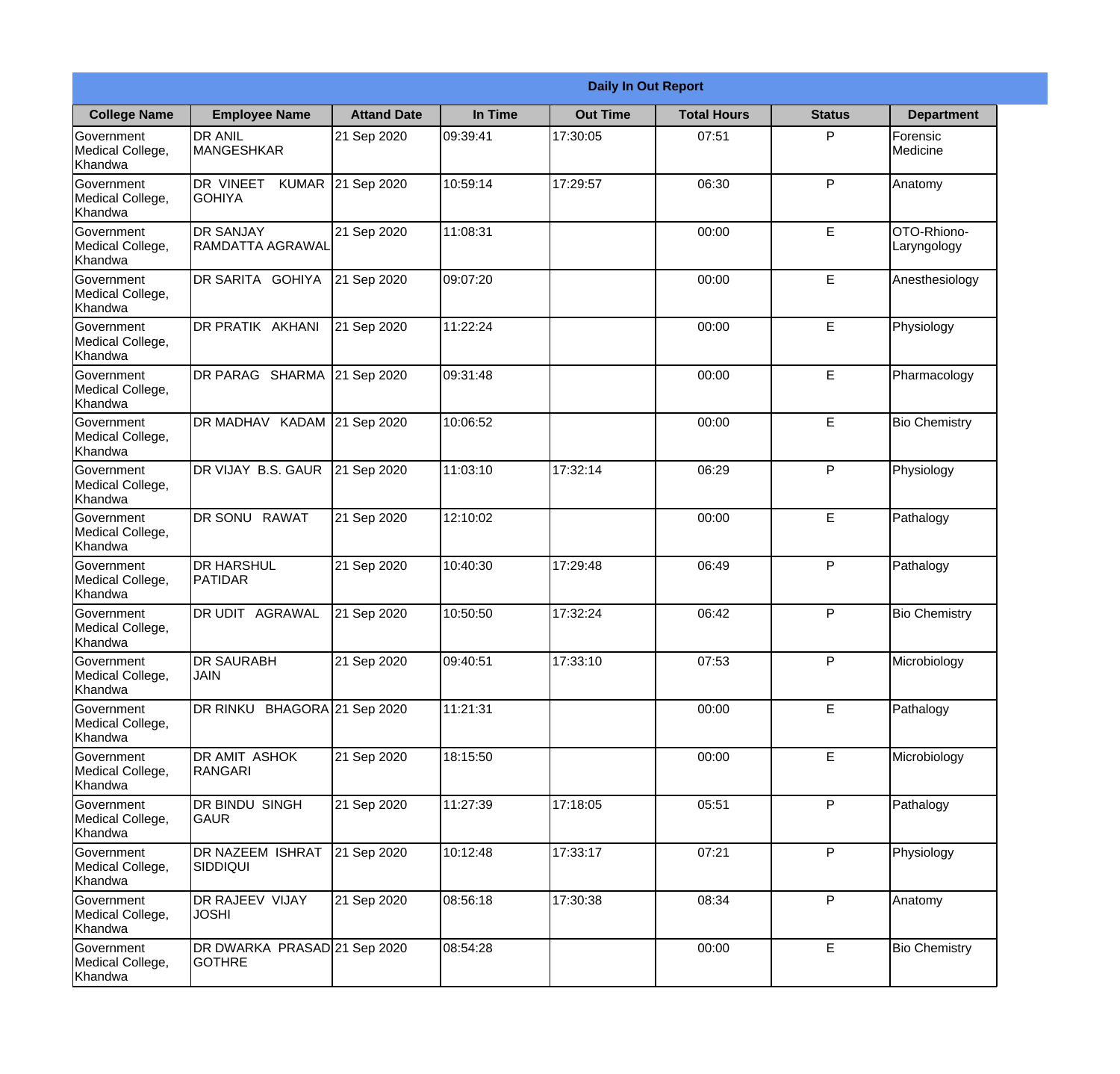| <b>Designation</b>                  | <b>Category</b> |
|-------------------------------------|-----------------|
| Assistant Professor   Para Clinical |                 |
| Professor                           | Non Clinical    |
| Professor                           | Clinical        |
| Professor                           | Clinical        |
| <b>Assistant Professor</b>          | Non Clinical    |
| Professor                           | Para Clinical   |
| Assistant Professor   Non Clinical  |                 |
| Associate Professor Non Clinical    |                 |
| Demonstrator/Tutor   Para Clinical  |                 |
| <b>Assistant Professor</b>          | Para Clinical   |
| Associate Professor Non Clinical    |                 |
| Associate Professor Para Clinical   |                 |
| Assistant Professor   Para Clinical |                 |
| Professor                           | Para Clinical   |
| Associate Professor   Para Clinical |                 |
| Professor                           | Non Clinical    |
| <b>Assistant Professor</b>          | Non Clinical    |
| Demonstrator/Tutor   Non Clinical   |                 |

## **Daily In Out Report**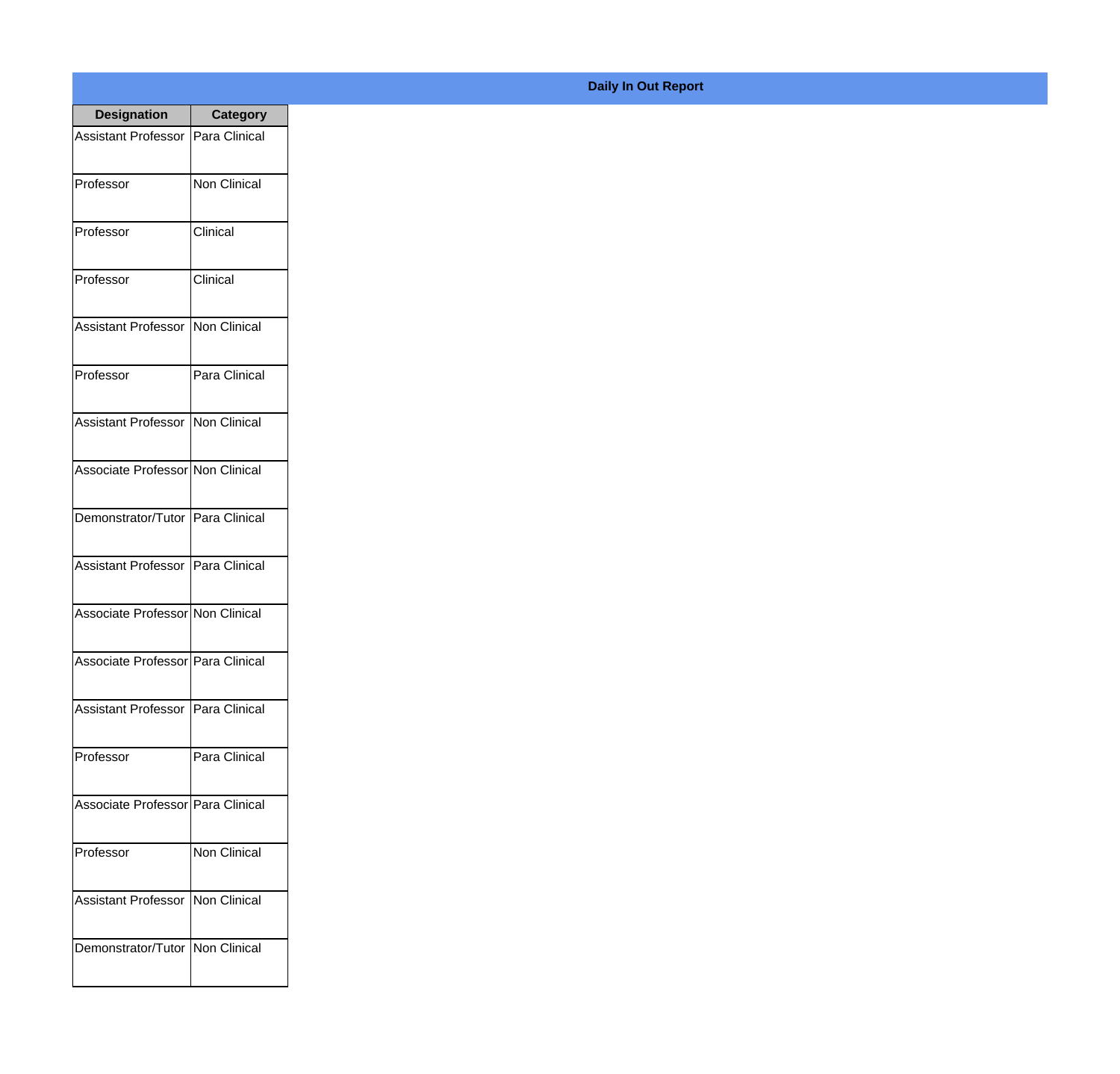|                                                  |                                                       |             |          |          | <b>Daily In Out Report</b> |              |                        |
|--------------------------------------------------|-------------------------------------------------------|-------------|----------|----------|----------------------------|--------------|------------------------|
| Government<br>Medical College,<br>Khandwa        | <b>DR SOUMITRA</b><br><b>SETHIA</b>                   | 21 Sep 2020 | 09:58:16 | 19:27:52 | 09:29                      | $\mathsf{P}$ | Community<br>Medicine  |
| Government<br>Medical College,<br>Khandwa        | <b>DR SOUMITRA</b><br><b>SETHIA</b>                   | 21 Sep 2020 | 19:31:18 |          | 09:29                      | $\mathsf{P}$ | Community<br>Medicine  |
| <b>Government</b><br>Medical College,<br>Khandwa | DR RASHMI YADAV                                       | 21 Sep 2020 | 10:36:35 |          | 00:00                      | E            | Community<br>Medicine  |
| Government<br>Medical College,<br>Khandwa        | IMR PIYUSH KUMAR<br><b>MISHRA</b>                     | 21 Sep 2020 | 10:36:17 |          | 00:00                      | E            | Community<br>Medicine  |
| Government<br>Medical College,<br>Khandwa        | DR SACHIN PARMAR 21 Sep 2020                          |             | 11:21:51 | 19:10:04 | 07:49                      | $\mathsf{P}$ | Community<br>Medicine  |
| Government<br>Medical College,<br>Khandwa        | DR PRAMILA VERMA 21 Sep 2020                          |             | 13:22:14 |          | 00:00                      | E            | Paediatrics            |
| <b>Government</b><br>Medical College,<br>Khandwa | <b>DR MANOJ BALKE</b>                                 | 21 Sep 2020 | 09:25:55 |          | 00:00                      | E            | Ophthalmology          |
| Government<br>Medical College,<br>Khandwa        | DR PRIYA KAPOOR<br><b>KAPOOR</b>                      | 21 Sep 2020 | 12:48:39 |          | 00:00                      | E            | Pathalogy              |
| <b>Government</b><br>Medical College,<br>Khandwa | <b>DR SAPNA</b><br><b>MAHESHRAM</b>                   | 21 Sep 2020 | 10:49:54 | 17:36:41 | 06:47                      | P            | Community<br>Medicine  |
| Government<br>Medical College,<br>Khandwa        | <b>DR SEEMA</b><br><b>SUDHAKARRAO</b><br><b>SUTAY</b> | 21 Sep 2020 | 11:23:47 |          | 00:00                      | E            | Forensic<br>Medicine   |
| <b>Government</b><br>Medical College,<br>Khandwa | <b>DR ANANT</b><br><b>TUKARAM PAWAR</b>               | 21 Sep 2020 | 12:13:51 | 19:31:00 | 07:18                      | P            | Community<br>Medicine  |
| Government<br>Medical College,<br>Khandwa        | DR RAJU                                               | 21 Sep 2020 | 10:58:20 | 17:27:45 | 06:29                      | P            | Forensic<br>Medicine   |
| Government<br>Medical College,<br>Khandwa        | DR AJAY GANGJI                                        | 21 Sep 2020 | 12:17:18 |          | 00:00                      | E            | <b>General Surgery</b> |
| <b>Government</b><br>Medical College,<br>Khandwa | DR ASHOK<br><b>BHAUSAHEB NAJAN</b>                    | 21 Sep 2020 | 11:02:47 | 17:30:28 | 06:28                      | P            | Forensic<br>Medicine   |
| Government<br>Medical College,<br>Khandwa        | <b>DR PRIYESH</b><br><b>MARSKOLE</b>                  | 21 Sep 2020 | 14:29:52 |          | 00:00                      | E            | Community<br>Medicine  |
| Government<br>Medical College,<br>Khandwa        | DR SANGEETA<br><b>CHINCHOLE</b>                       | 21 Sep 2020 | 10:45:37 |          | 00:00                      | E            | Physiology             |
| Government<br>Medical College,<br>Khandwa        | DR NEERAJ KUMAR                                       | 21 Sep 2020 | 09:51:30 | 18:41:57 | 08:50                      | P            | Dentisry               |
| Government<br>Medical College,<br>Khandwa        | DR VIJAY NAYAK                                        | 21 Sep 2020 | 17:30:49 |          | 00:00                      | E            | Anatomy                |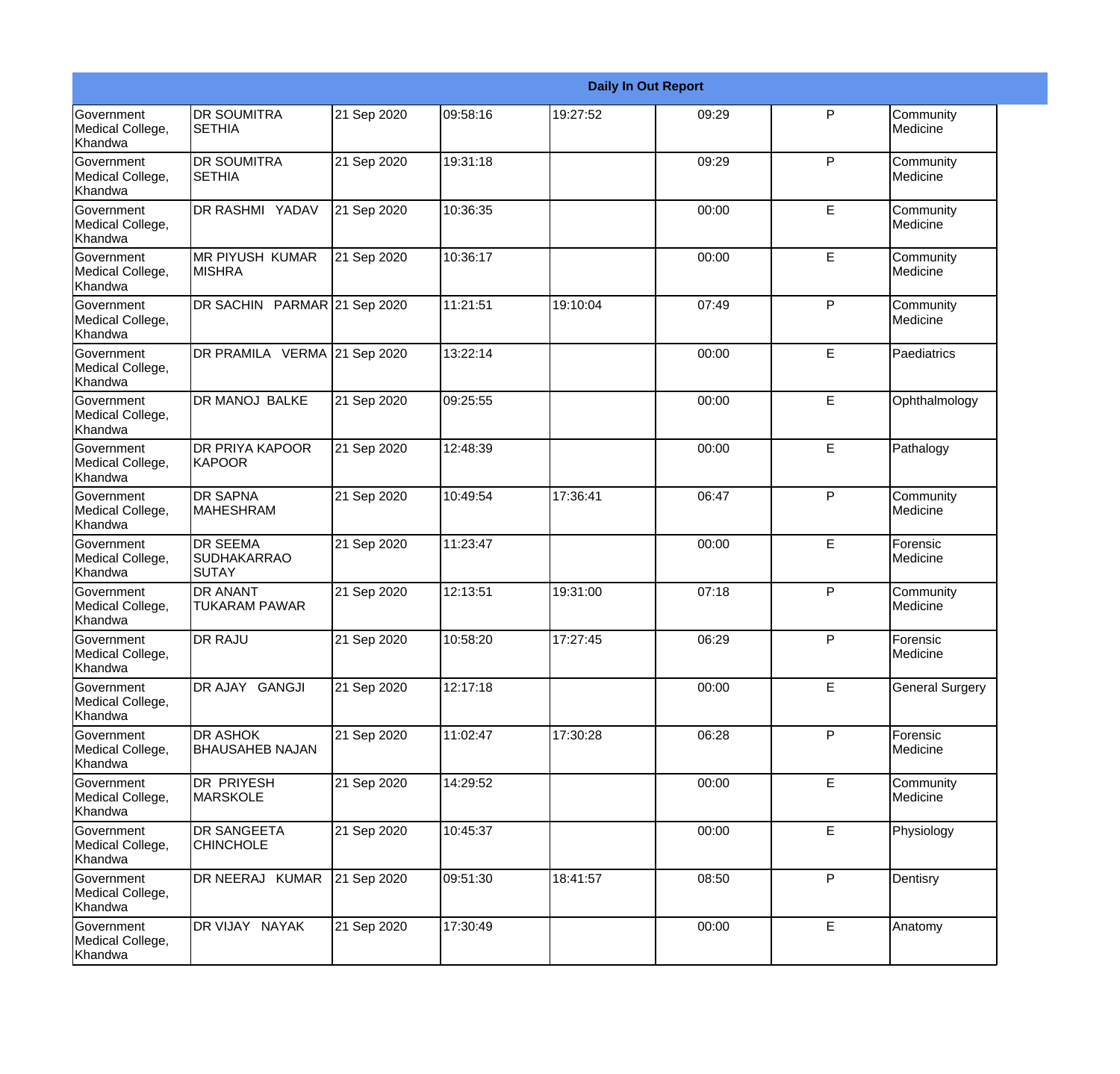| Assistant Professor   Para Clinical |               |
|-------------------------------------|---------------|
|                                     |               |
| Assistant Professor   Para Clinical |               |
| Assistant Professor   Para Clinical |               |
|                                     |               |
| Statistician                        | Para Clinical |
| Assistant Professor   Para Clinical |               |
|                                     |               |
| Professor                           | Clinical      |
|                                     |               |
| Assistant Professor Clinical        |               |
| Demonstrator/Tutor Para Clinical    |               |
|                                     |               |
| Associate Professor Para Clinical   |               |
| Professor                           | Para Clinical |
|                                     |               |
| Professor                           | Para Clinical |
| Demonstrator/Tutor Para Clinical    |               |
|                                     |               |
| Professor                           | Clinical      |
| Associate Professor   Para Clinical |               |
|                                     |               |
| Associate Professor Para Clinical   |               |
| Demonstrator/Tutor   Non Clinical   |               |
|                                     |               |
| Assistant Professor   Clinical      |               |
|                                     |               |
| Associate Professor Non Clinical    |               |
|                                     |               |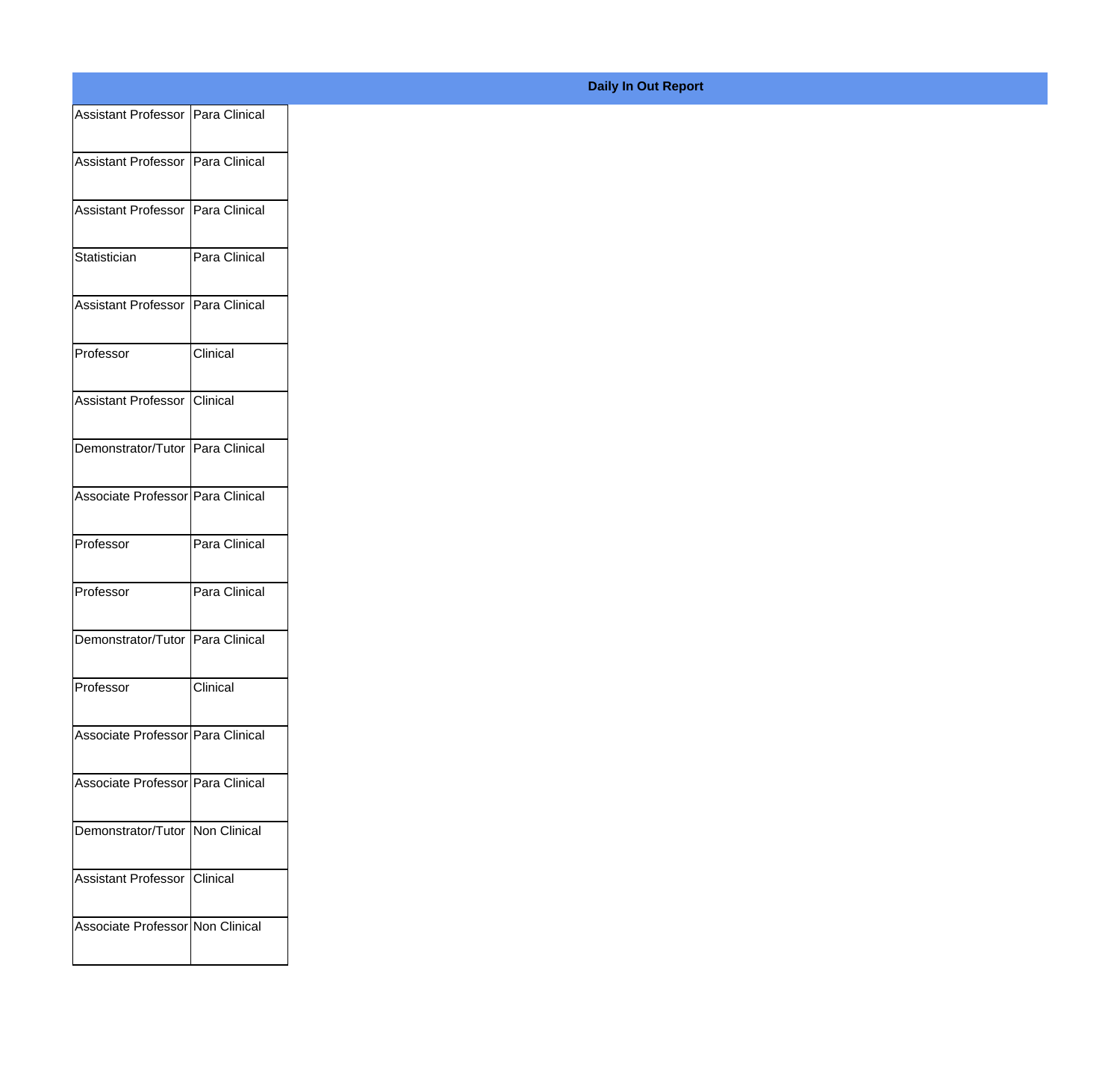|                                                  |                                       |             |          |          | <b>Daily In Out Report</b> |   |                             |
|--------------------------------------------------|---------------------------------------|-------------|----------|----------|----------------------------|---|-----------------------------|
| <b>Government</b><br>Medical College,<br>Khandwa | DR SUNIL BAJOLIYA 21 Sep 2020         |             | 19:30:48 |          | 00:00                      | E | OTO-Rhiono-<br>Laryngology  |
| Government<br>Medical College,<br>Khandwa        | DR NISHA MANDLOI<br><b>IPANWAR</b>    | 21 Sep 2020 | 09:33:02 | 15:41:54 | 06:08                      | P | Obstetrics &<br>Gynaecology |
| Government<br>Medical College,<br>Khandwa        | DR NANDINI DIXIT                      | 21 Sep 2020 | 13:17:46 |          | 00:00                      | E | Paediatrics                 |
| <b>Sovernment</b><br>Medical College,<br>Khandwa | <b>DR SATISH</b><br><b>CHANDEL</b>    | 21 Sep 2020 | 15:14:22 |          | 00:00                      | E | Pharmacology                |
| Government<br>Medical College,<br>Khandwa        | <b>DR JITENDRA</b><br>IAHIRWAR        | 21 Sep 2020 | 17:27:55 |          | 00:00                      | E | Pathalogy                   |
| Government<br>Medical College,<br>Khandwa        | <b>DR MUKTESHWARI</b><br><b>GUPTA</b> | 21 Sep 2020 | 11:20:12 |          | 00:00                      | E | Pharmacology                |
| <b>Sovernment</b><br>Medical College,<br>Khandwa | <b>IDR DEEPIKA</b><br><b>IPANWAR</b>  | 21 Sep 2020 | 17:35:04 |          | 00:00                      | E | <b>Bio Chemistry</b>        |
| Government<br>Medical College,<br>Khandwa        | <b>MOHIT GARG</b>                     | 21 Sep 2020 | 12:56:37 |          | 00:00                      | E | <b>General Medicine</b>     |